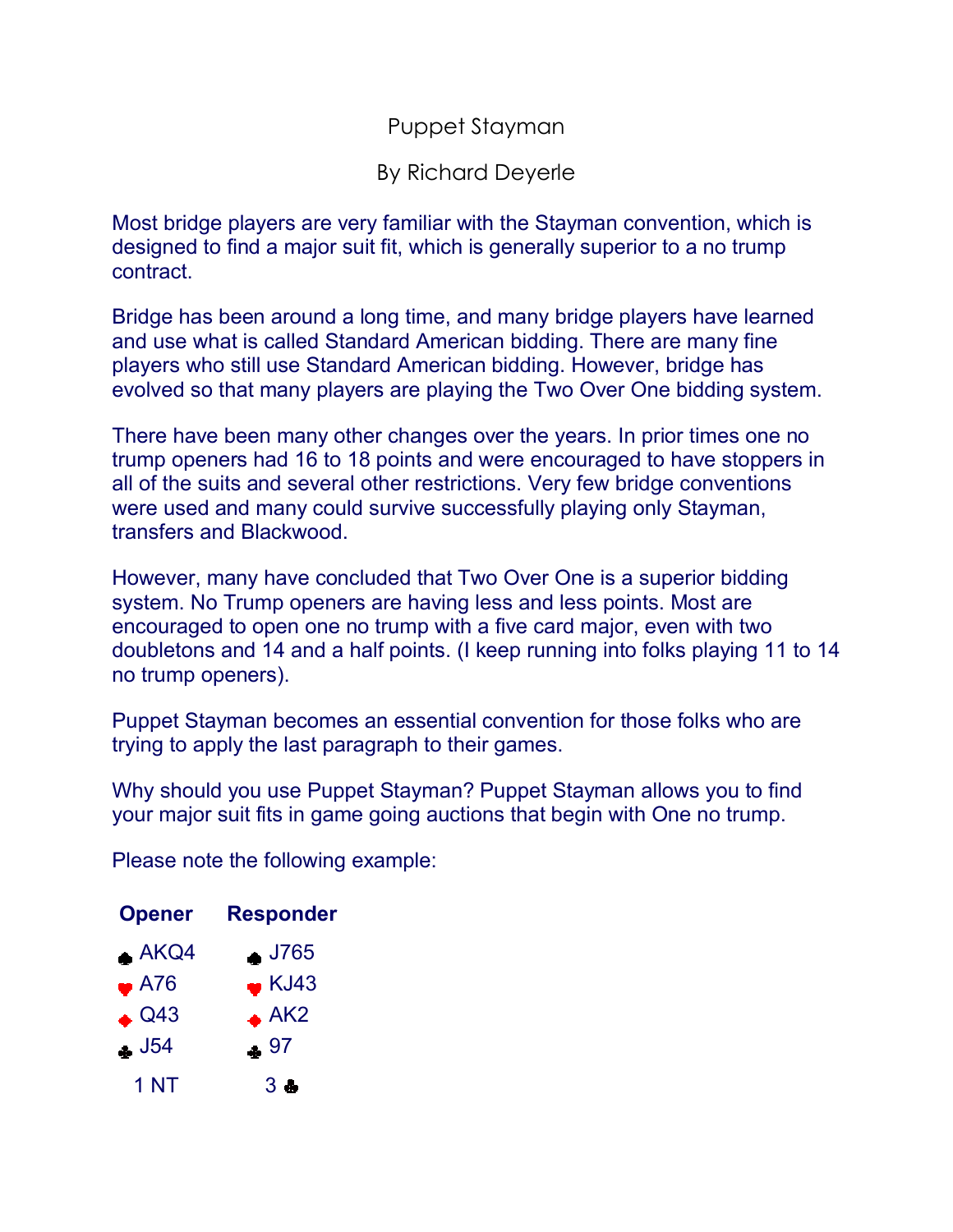The responder has sufficient values for game, but wants to know if his partner has a 5-card Major suit or a 4-card major suit. Puppet Stayman allows you to make those discoveries. In the above hand responder will bid three clubs, which is Puppet Stayman. In other words after you open one no trump a jump to three clubs is Puppet Stayman. Puppet Stayman asks the one no trump opener to tell the responder if he has a five or four card major.

Let us think logically together for a moment. It is commonly known that hands will generally play better when the person with the good hand plays the contract. Puppet Stayman is designed so that the No Trump opener will always get to play the hand in a game going auction.

Now let us describe the responses to Puppet Stayman. The easiest to remember is when the opener shows a five card major. If the opener has a five card major he bids it. Three hearts would tell the responder that the opener has five hearts and three spades would indicate five spades for the opener.

How many bids does that leave us free? The answer is really two since we do not want to go past three no trump if you do not have a fit in most cases.

Let us reason together, what should the no trump bidder say when he has no four or five card major? It seems reasonable to me that the opener would bid three no trump in that circumstance.

Let us go back to the example above. Opener does have a four card major but no five card major. What bid can we use? Obviously only three diamonds is available. So three diamonds must indicate no five card major but one or two four card majors. So now responder has the next bid. Note that the responder has two four card majors. Remembering that we want the no trump opener to play the hand, how can we arrange our next bid for the no trump bidder to play the hand? Another question is do we want to play this contract in a major suit contract or three no trump?

Whenever a major suit fit is available you should lean that way. Can you reason what bid we should make? The answer is four diamonds. Since we can handle whatever four card major the no trump opener has we bid four diamonds to indicate we have two four card majors. Therefore we will be happy with whatever major the no trump opener picks. In the example shown the opener will bid four spades, ending the auction. Look closely at the cards. Is the four spade contract better than three no trump?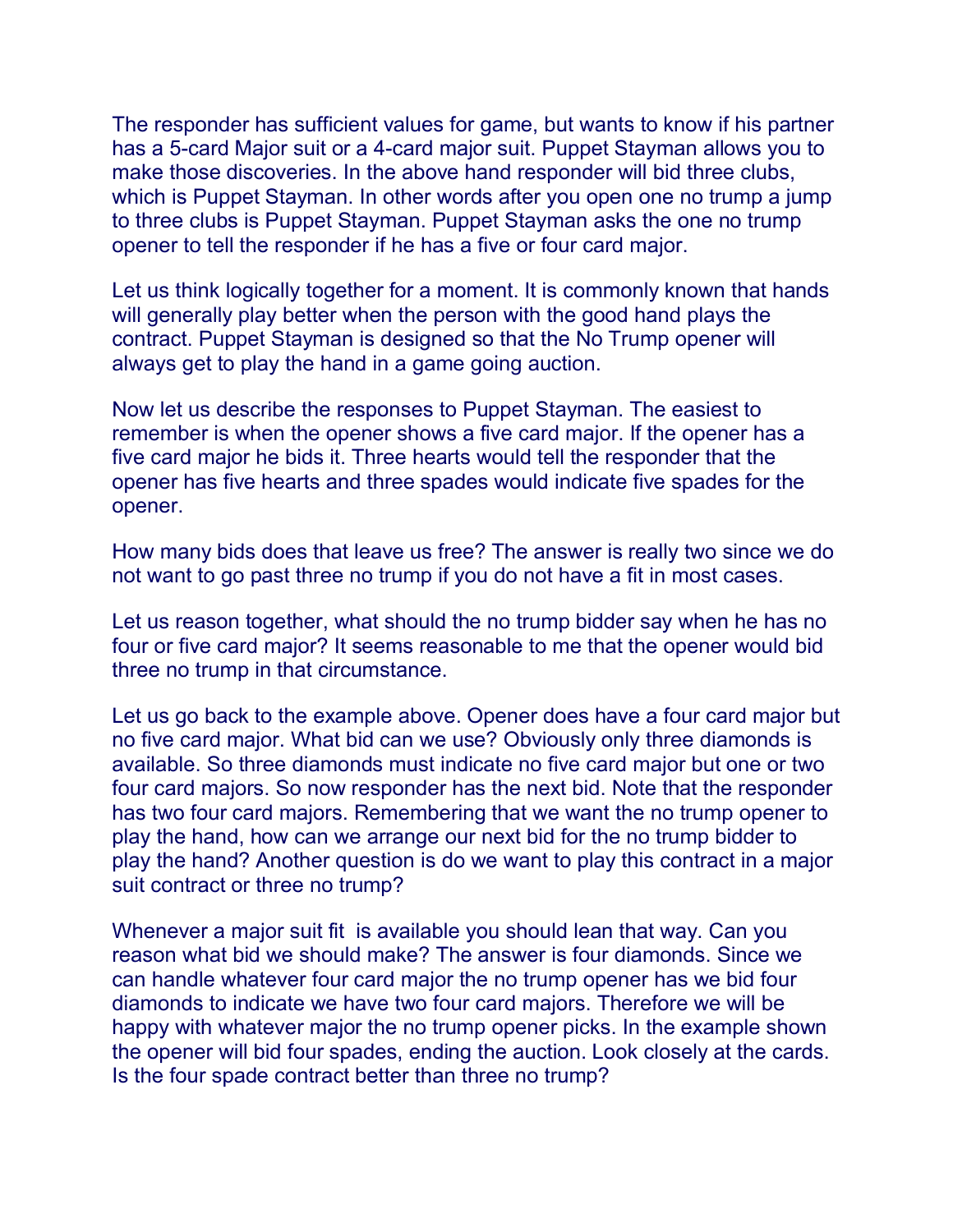Let us change up the responder hand a bit. Please note the responder only has one 4-card Major suit. In this instance the opener would bid three diamonds as before. Remembering that we want the opener to play the hand how can we arrange the bidding for that to happen? To make it happen the responder rebids the Major suit, which he does not have. In this case what will responder bid? the bid will be three spades which indicates to the no trump bidder the responder has four hearts. Now it is the opener's time to bid. Is there a major suit fit? No, so the opener reverts back to three no trump.



The following **Summary** of the rebids of the responder are outlined below and are based on the first rebid of the opener of 2 Diamonds indicating no 5-card Major suit. The responder has several options, depending on held values, to place the contract correctly and to show distribution. The concept allows the responder to use invitational rebids, show distribution, and game-forcing rebids. These rebids should be the guidelines as shown in the examples above.